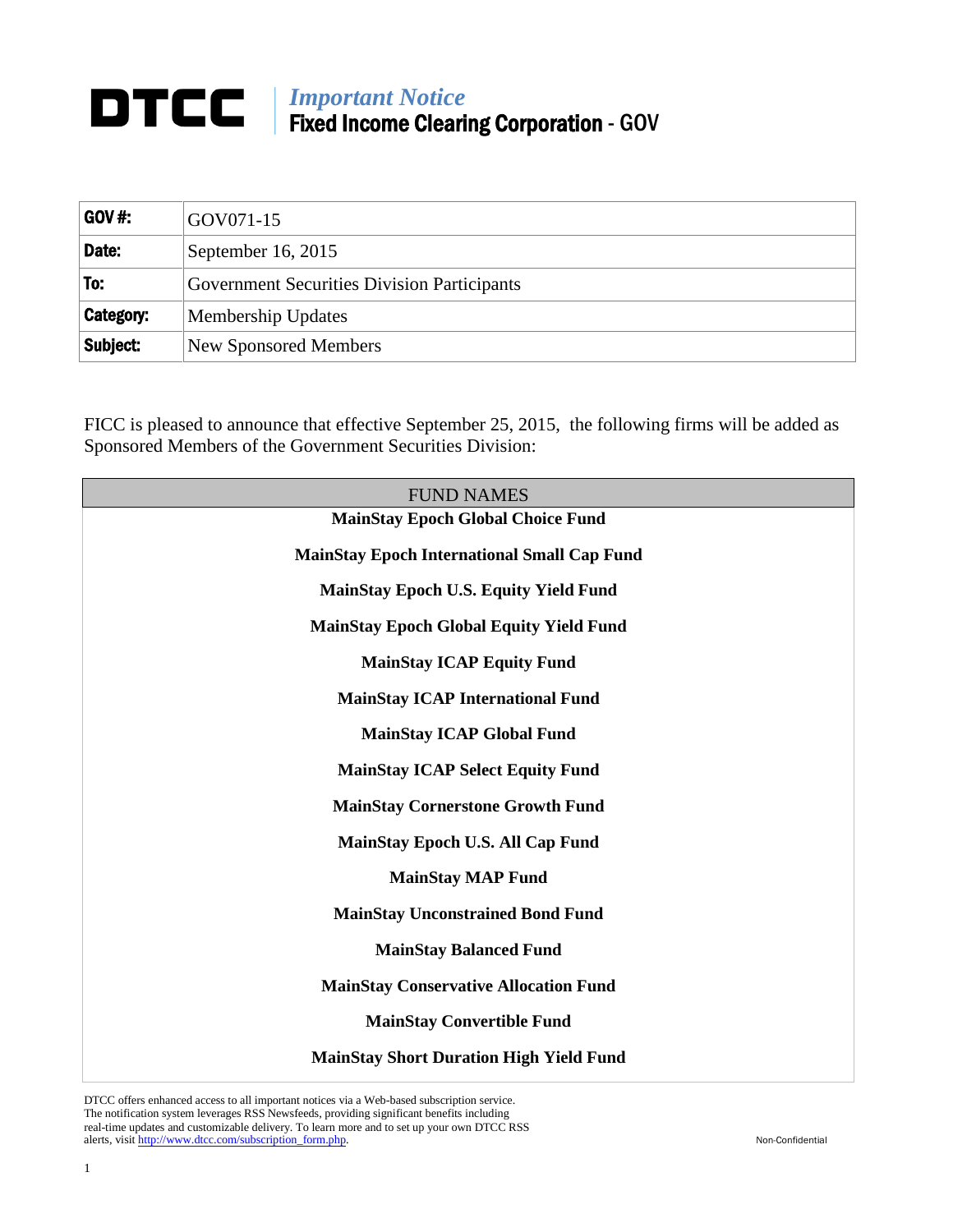**MainStay Emerging Markets Opportunities Fund MainStay Marketfield Fund MainStay Global High Income Fund MainStay Government Fund MainStay Growth Allocation Fund MainStay High Yield Corporate Bond Fund MainStay Indexed Bond Fund MainStay Large Cap Growth Fund MainStay Moderate Growth Allocation Fund MainStay High Yield Municipal Bond Fund MainStay Money Market Fund MainStay Moderate Allocation Fund MainStay New York Tax Free Opportunities Fund MainStay U.S. Small Cap Fund MainStay Retirement 2030 Fund MainStay Absolute Return Multi-Strategy Fund MainStay California Tax Free Opportunities Fund MainStay International Equity Fund MainStay Common Stock Fund MainStay Retirement 2050 Fund MainStay Retirement 2040 Fund Mainstay Tax Advantaged Short Term Bond Fund MainStay S&P 500 Index Fund MainStay Tax Free Bond Fund MainStay Total Return Bond Fund MainStay Income Builder Fund MainStay VP Balanced Portfolio MainStay VP Bond Portfolio**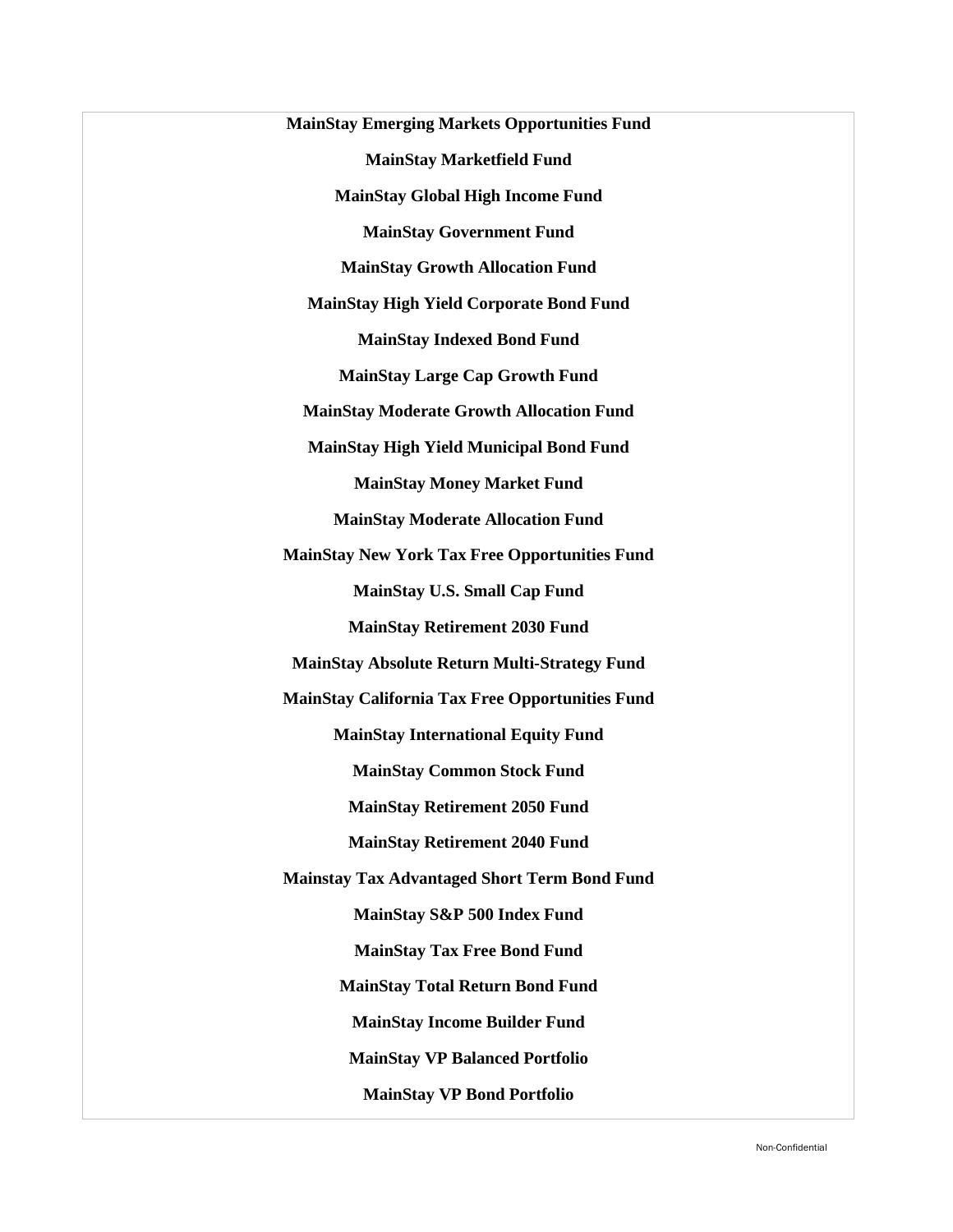**MainStay VP Conservative Allocation Portfolio MainStay VP Cornerstone Growth Portfolio MainStay VP Cash Management Portfolio MainStay VP Convertible Portfolio MainStay VP Cushing Renaissance Advantage Portfolio MainStay VP Common Stock Portfolio MainStay VP Emerging Markets Equity Portfolio MainStay VP Eagle Small Cap Growth Portfolio MainStay VP Floating Rate Portfolio MainStay VP Growth Allocation Portfolio MainStay VP Government Portfolio MainStay VP High Yield Corporate Bond Portfolio MainStay VP Income Builder Portfolio MainStay VP International Equity Portfolio MainStay VP ICAP Select Equity Portfolio MainStay VP Janus Balanced Portfolio MainStay VP Large Cap Growth Portfolio MainStay VP Moderate Allocation Portfolio MainStay VP Mid Cap Core Portfolio MainStay VP Moderate Growth Allocation Portfolio MainStay VP Marketfield Portfolio MainStay VP MFS Utilities Portfolio MainStay VP PIMCO Real Return Portfolio MainStay VP S&P 500 Index Portfolio MainStay VP T Rowe Price Equity Income Portfolio MainStay VP Unconstrained Bond Portfolio MainStay VP U.S. Small Cap Portfolio MainStay VP Van Eck Global Hard Assets Portfolio**